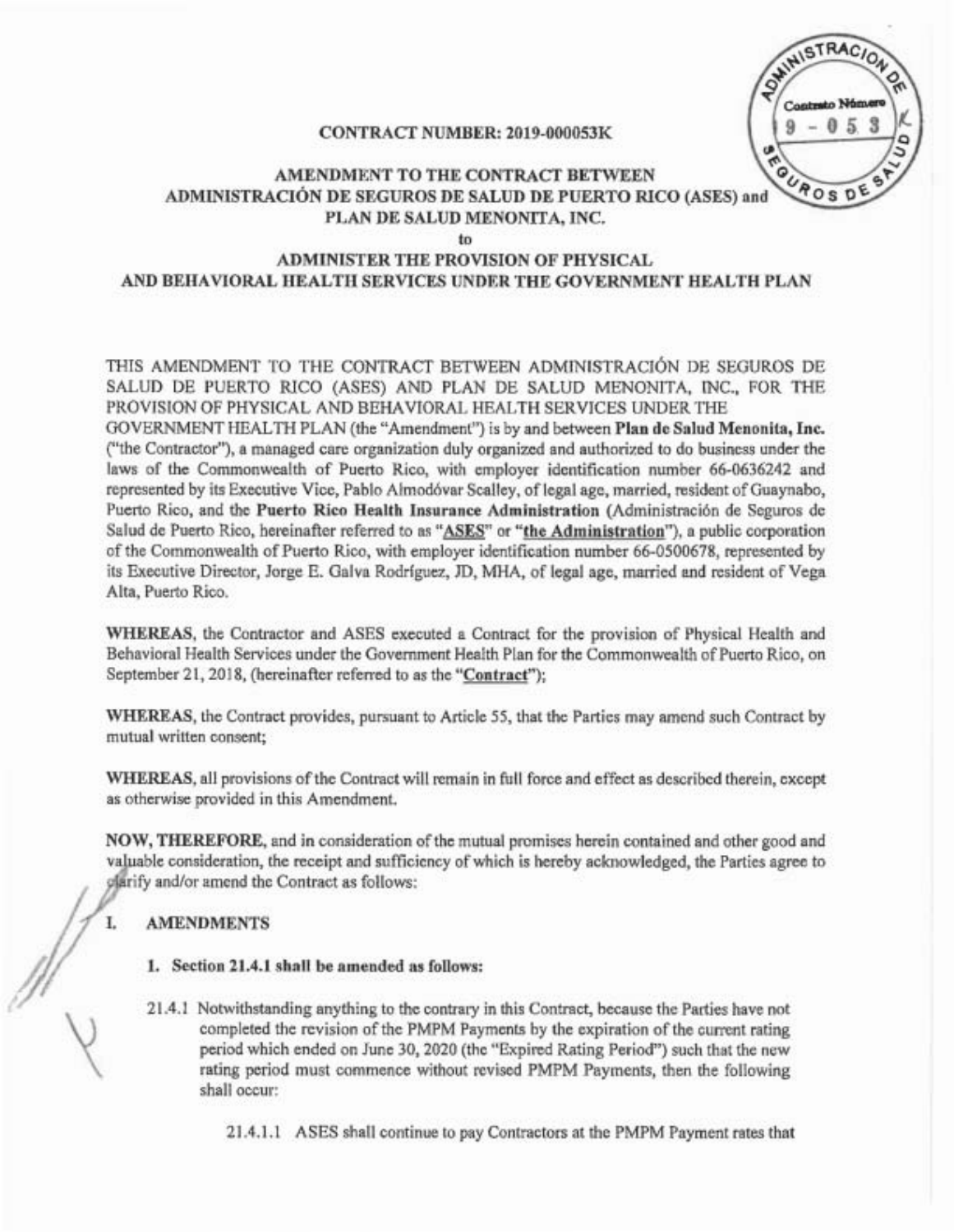existed during the Expired Rating Period;

- 21.4.1.2 As soon as practicable, but in no event more than seventy (70) days following the expiration of the Expired Rating Period, or sooner if the revised PMPM Payments ("Updated PMPM Payments") become available, the Patties shall complete in good faith the review of the Updated PMPM Payments.
- 21.4.1.3 Following agreement upon the Updated PMPM Payments, the Patties shall execute an amendment to Attachment 11 of the Contract setting forth the Updated PMPM Payments. Such amendment and the Updated PMPM Payments shall be effective as of July 1<sup>st</sup>, 2020 as if the Updated PMPM Payments had been agreed upon at the expiration of the Expired Rating Period, provided that,



- 21.4.1.3.1 Notwithstanding the foregoing, because Updated PMPM Payments are subject to CMS and the Financial Oversight and Management Board ("FOMB") approval, ASES will continue to pay Contractors at the PMPM Payment rates that existed during the Expired Rating Period until such time as CMS and the FOMB have approved the Updated PMPM Payments, and;
- 21.4.1.3.2 Within thitty (30) calendar days following CMS's and the FOMB's approval of the Updated PMPM Payments, the Parties shall begin to reconcile any difference between (i) PMPM Payments that ASES made to Contractors after the Expired Rating Period and (ii) Updated PMPM Payments.

### II. RATIFICATION

All other terms and provisions of the original Contract, as amended by Contracts Number 2019- 000053 A, B, C, D, E, F, G, H, I and J and of any and all documents incorporated by reference therein, not specifically deleted or modified herein shall remain in full force and effect. The Patties hereby affirm their respective undertakings and representations as set forth therein, as of the date thereof. Capitalized terms used in this Amendment, if any, shall have the same meaning assigned to such terms in the Contract.

#### III. EFFECT; CMS APPROVAL

The Patties agree and acknowledge that this Amendment, including any attachments, is subject to approval by the United States Department of Health and Human Services Centers for Medicare and Medicaid Services ("CMS") and the Financial Oversight and Management Board for Puerto Rico ("FOMB"), and that ASES shall submit this Amendment for CMS and FOMB approval.

#### IV. AMENDMENT EFFECTIVE DATE

Contingent upon approval of CMS, this Amendment shall become effective August 31,2020 (the "Amendment Effective Date") and remain in effect until September 9, 2020 or the date on which